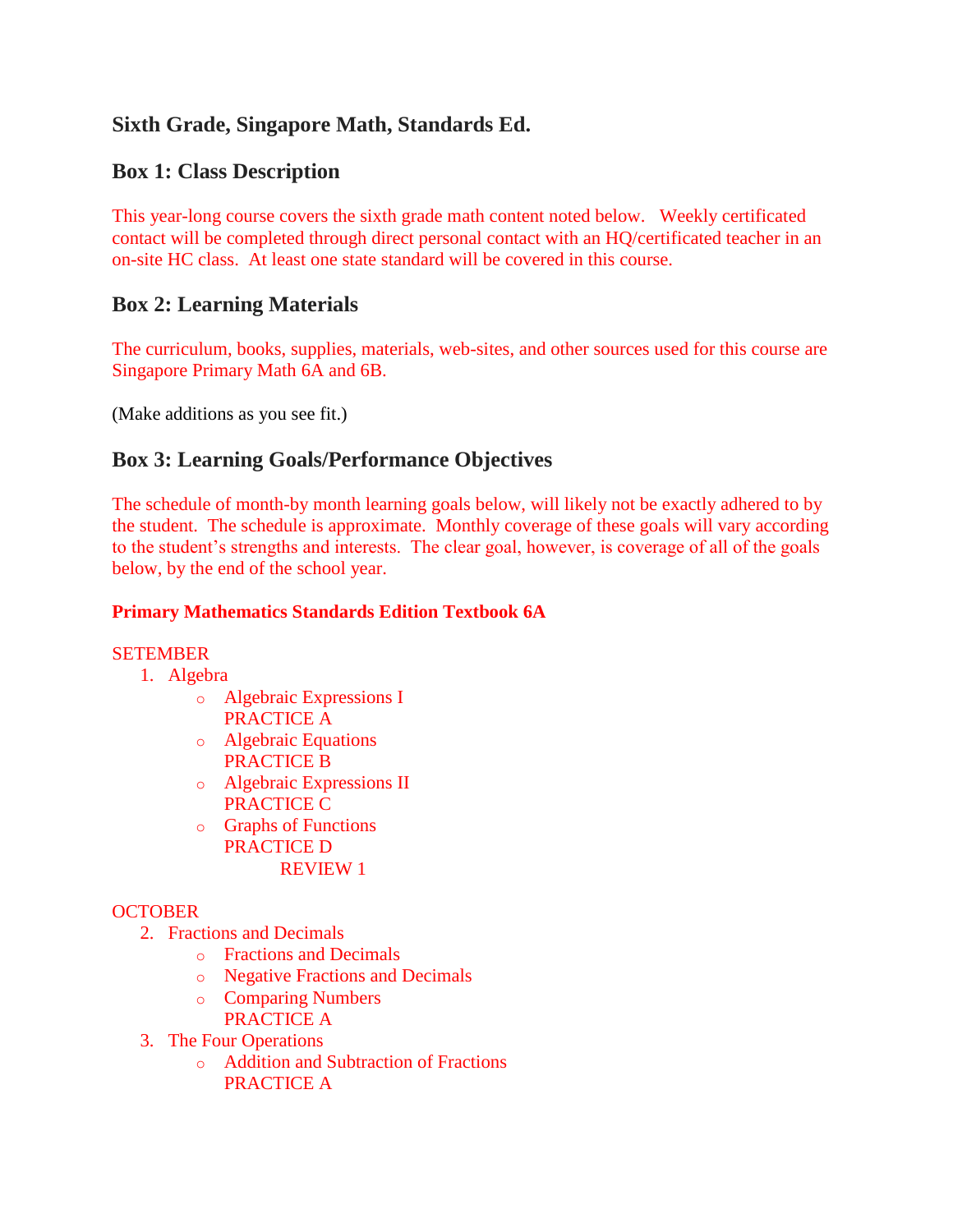o Multiplication and Division of Fractions PRACTICE B REVIEW 2

#### **NOVEMBER**

- 4. Percentage
	- o Percentage of a Quantity
	- o Percentage of Change PRACTICE A
	- o Simple Interest, Sales Tax and Discount I PRACTICE B
	- o Simple Interest, Sales Tax and Discount II PRACTICE C

#### DECEMBER

- 5. Ratio and Proportion
	- o Comparing Quantities I PRACTICE A
	- o Comparing Quantities II PRACTICE B
	- o Comparing Three Quantities PRACTICE C
	- o Word Problems PRACTICE D
	- o Proportion PRACTICE E REVIEW 3

### **JANUARY**

- 6. Rate and Speed
	- o Rate I
	- PRACTICE A o Rate II
	- PRACTICE B
	- o Speed
		- PRACTICE C
	- o Average Speed PRACTICE D REVIEW 4

#### **Primary Mathematics Standards Edition Textbook 6B**

#### **FEBRUARY**

- 7. Circle
	- o Circumference
	- o Area
		- PRACTICE A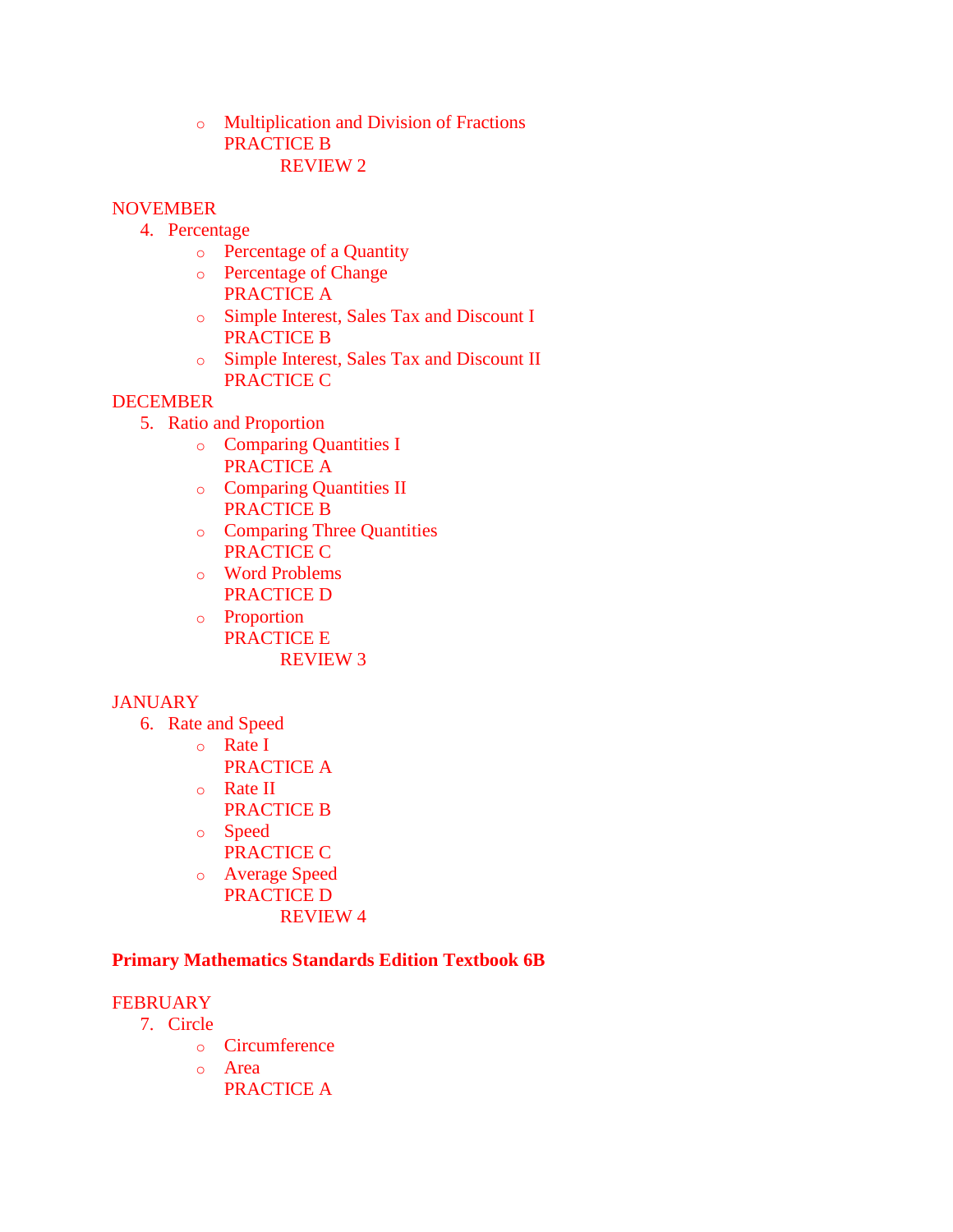- o Composite Figures PRACTICE B
- 8. Volume of Prisms and Cylinders
	- o Volume of Prisms
	- o Volume of Cylinders PRACTICE A

#### REVIEW 5

- 9. Angles
	- o Adjacent Angles
	- o Vertically Opposite Angles and Angles at a Point
	- o Complementary Angles
	- o Supplementary Angles PRACTICE A
	- o Angles and Polygons I
	- o Angles and Polygons II PRACTICE B
- 10. Construction of Triangles and Quadrilaterals
	- o Drawing Lines and Angles
	- o Constructing Triangles and Quadrilaterals PRACTICE A

#### REVIEW 6

- 11. Data Handling
	- o Mean
	- o Population and Sample PRACTICE A
	- o Median
	- o Mode
	- o Range
		- PRACTICE B
- 12. Probability
	- o Experimental Probability PRACTICE A
	- o Theoretical Probability of Simple Events I
	- o Theoretical Probability of Simple Events II PRACTICE B
	- o Theoretical Probability of Combined Events I
	- o Theoretical Probability of Combined Events II PRACTICE C

#### REVIEW 7

13. Negative Numbers

o Addition and Subtraction